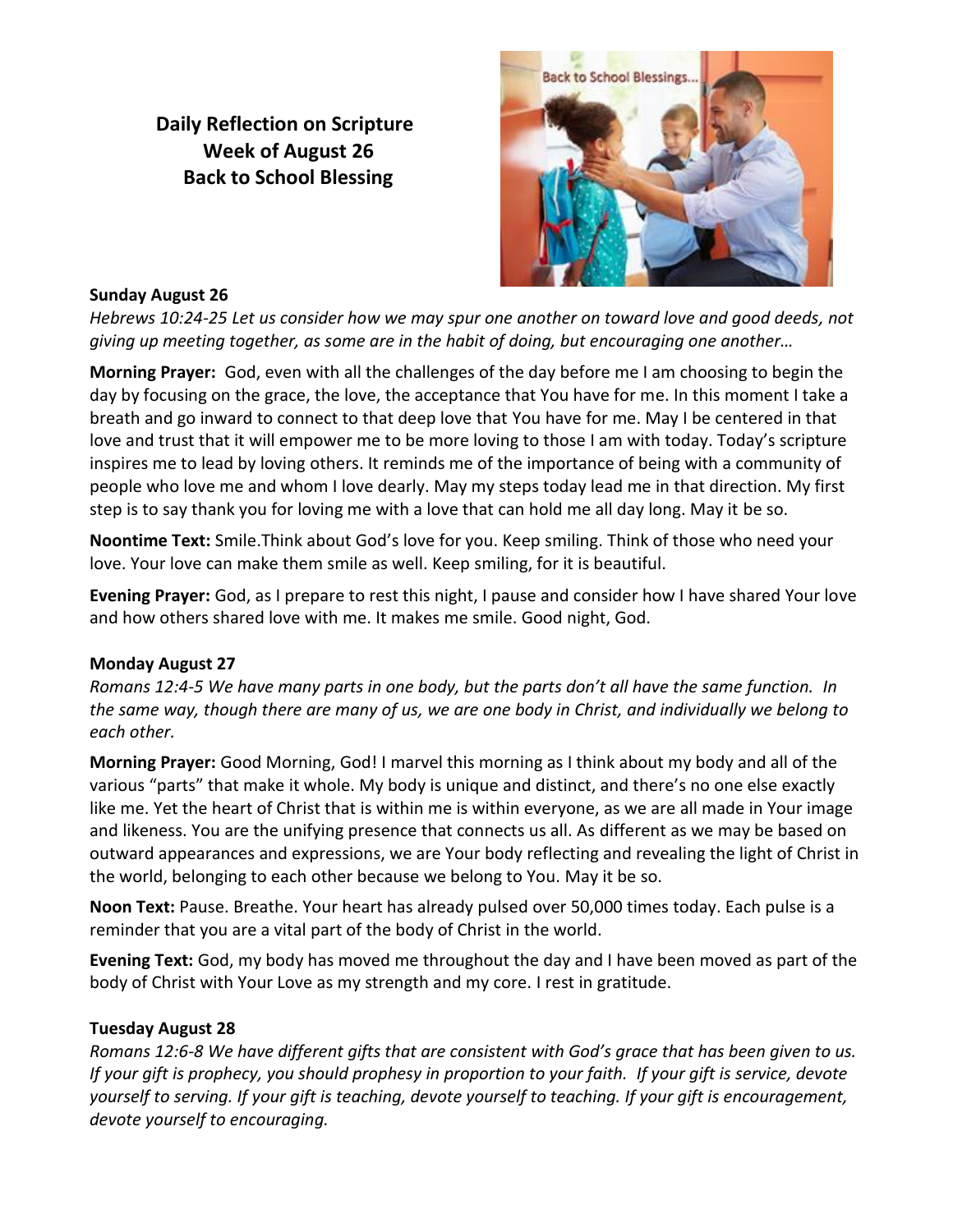**Morning Prayer:** There are times God, when I struggle to recognize that special gift that I received through Your grace. There are other times when I look at someone else and wish that I had that same gift. Today let me both recognize and embrace the gift that You gave me. Help me to devote myself to living into who I am and utilizing the gifts that I have been blessed with to bless others. May it be so.

**Noon Text:** Pause; take a breath. Consider - how am I using the wonderful gift that I received through the grace of God? How can I devote myself to sharing that gift?

**Evening Text:** God, I come to rest tonight grateful for the gift of the day and grateful for the opportunity to now rest and reflect, and prepare for tomorrow.

# **Wednesday August 29**

*1 Corinthians 12:13 We were all baptized by one Spirit into one body, whether Jew or Greek, or slave or free, and we all were given one Spirit to drink.*

**Morning Prayer:** God, as I face this day I am reminded that as members of the human family, we are all one. This scripture reminds me of that, and I want to live each day remembering this important reality and being careful to see all others in this inclusive way. We are one body and one spirit. May I project that reality to everyone I encounter today. Our help, I know I can live more fully into this reality. May it be so.

**Noon text:** When frustration causes me to see others as different, or less than; gently remind me that we are all one. May I treat everyone as I would want to be treated.

**Evening Text:** As I relax into evening rest, I am grateful for every human encounter today. I am in awe of the rich diversity of the human family, each unique and precious.

# **Thursday August 30**

*Romans 1:12 We can be encouraged by the faithfulness we find in each other, both your faithfulness and mine.*

**Morning Prayer:** God, I know that my faith could be stronger. When I experience difficulties, I sometimes question my belief in You. In those times, I will not only seek Your guidance but also will turn to my brothers and sisters in Christ to strengthen my faith. May it be so.

**Noon Text:** God, when doubts about my faith enter my mind, I will turn to my brothers and sisters in Christ to gain strength from their faithfulness.

**Evening Text:** God, I cannot do this on my own. Teach me the healing power of community and the strength comes with being with others.

### **Friday August 31**

*Ecclesiastes 4:9-10 Two are better than one because they have a good return for their hard work. If either should fall, one can pick up the other.*

**Morning Prayer:** Good morning, God. As I prepare for this day, I am reminded that greater things can be achieved in community. Sometimes it's difficult to be open with others and join together, but when two or more are working together, we can have a greater impact. So, today, I pray that faith outweighs fear so I can engage with others to work towards a greater goal together. Being together in Your love and grace makes us stronger. May it be so!